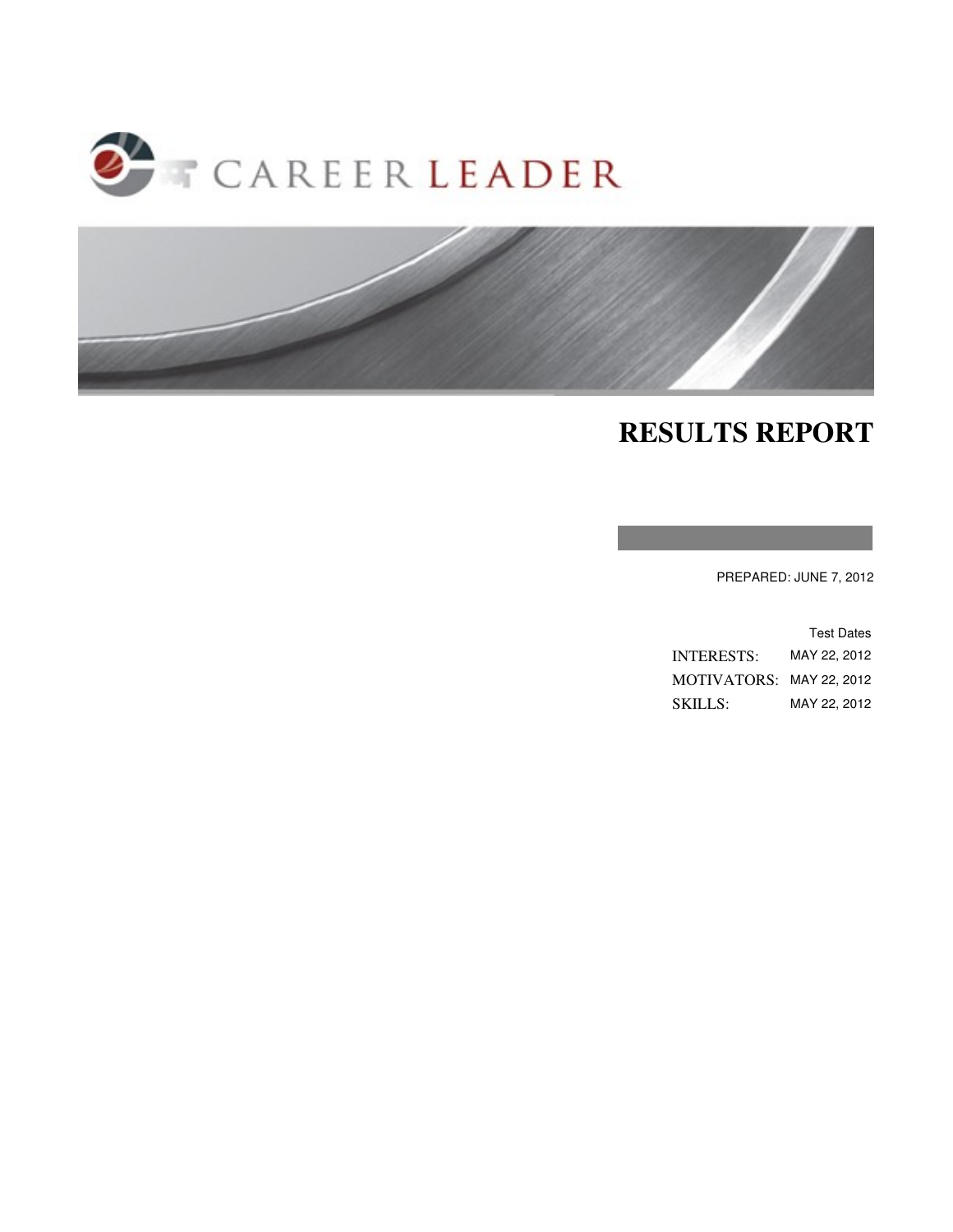

### **OVERVIEW**

CareerLeader® is a fully integrated approach to business career self-assessment built on the premise that one's interests, motivators and skills will drive their future career success and satisfaction.

This report contains your personalized results from the CareerLeader program: Interests, Motivators, Skills, Career Match, CultureMatch™, and Things to Be Alert For. When reviewing these six sections, we encourage you to pay special attention to your highest (and lowest) scores, as well as to any results that surprise you.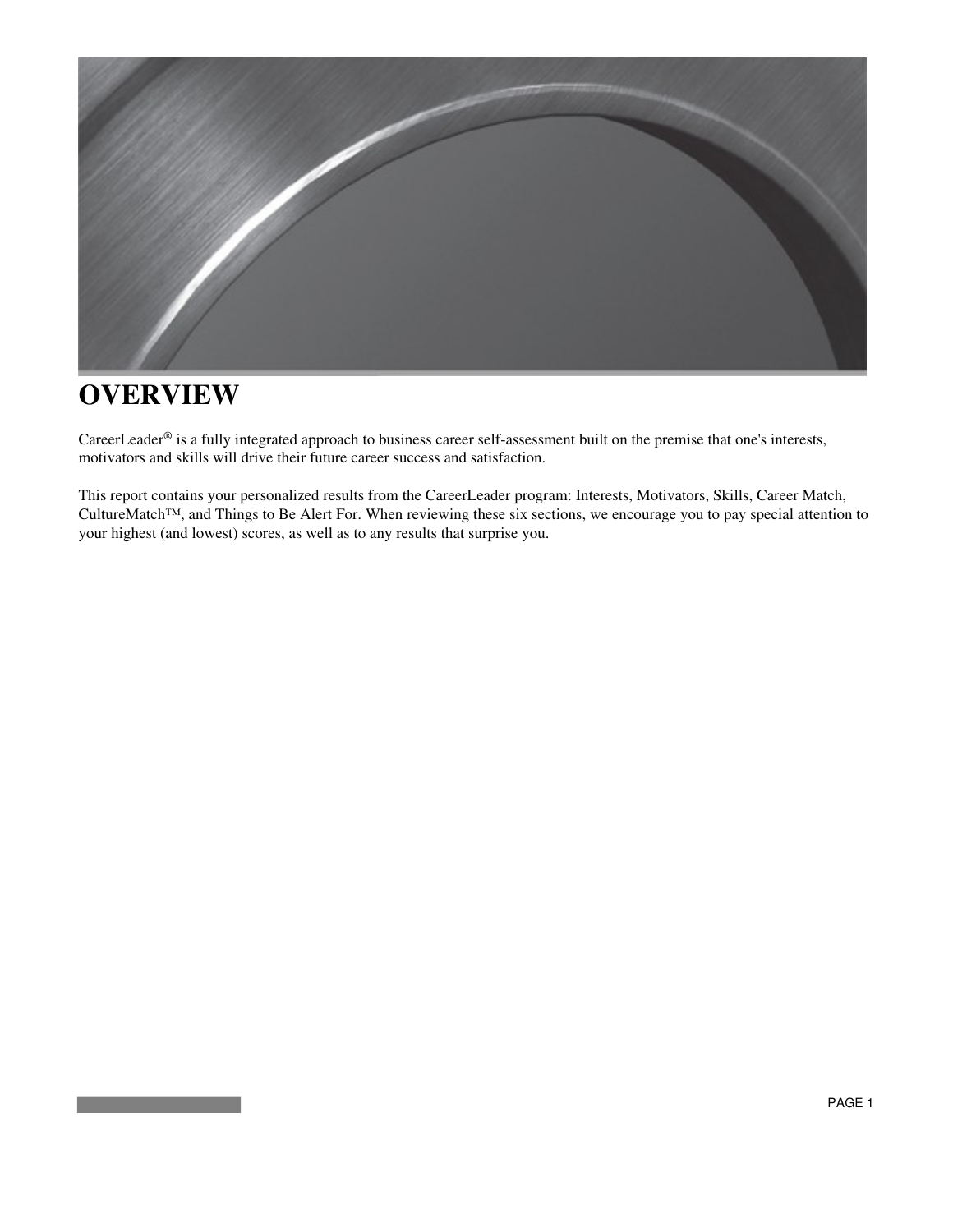## **MY INTERESTS**

This table shows how interested you are in each of the eight core elements of work in business and other organizations (when compared to several hundred thousand other business professionals). For example:

- A score of 88 means that your interest in this area is stronger than 88% of other business professionals.
- A score of 25 means that your interest is stronger than 25% of other business professionals (therefore 75% of them are more interested than you are).

| <b>CORE ACTIVITY</b>                             |    | <b>SCORE DETAILS</b>                                                                                                                                                              |
|--------------------------------------------------|----|-----------------------------------------------------------------------------------------------------------------------------------------------------------------------------------|
| <b>Enterprise Control</b><br>Personal High       | 89 | Interested in setting business strategy and having the power to ensure that the<br>strategy is carried out. Ultimately want general management role.                              |
| Influencing Others<br>Personal High              | 77 | Enjoy persuading others, whether to buy a product or service or to support a<br>proposal. Often enjoy making presentations, but may prefer writing or one-to-one<br>negotiations. |
| Theory Development and Research<br>Personal High | 77 | Interested in high-level abstract thinking about business issues, and the theory<br>(as well as the practice) of business strategy. Enjoy doing in-depth research.                |
| Quantitative Analysis                            | 66 | Prefer solving business issues by "running the numbers." Enjoy building<br>computer models, doing financial and market research analysis.                                         |
| Coaching and Mentoring                           | 49 | Enjoy helping develop employees and others to reach their fullest potential. Often<br>prefer work with high social values, and organizations with a collaborative culture.        |
| <b>Creative Production</b>                       | 26 | Enjoy brainstorming novel ideas for products and services. Prefer early, creative<br>stages of businesses and projects to later "maintenance" phase.                              |
| Managing People and Teams                        | 11 | Interested working with and through others on a day-to-day basis to accomplish<br>concrete business goals. Enjoy leading teams, and prefer line management to<br>staff roles.     |
| Application of Technology                        | 5  | Interested in learning about and using new technologies. Enjoy analyzing and<br>designing (or redesigning) business processes such as production and<br>operations systems.       |

Personal High: This interest is significantly stronger than your other interests, regardless of its numeric value.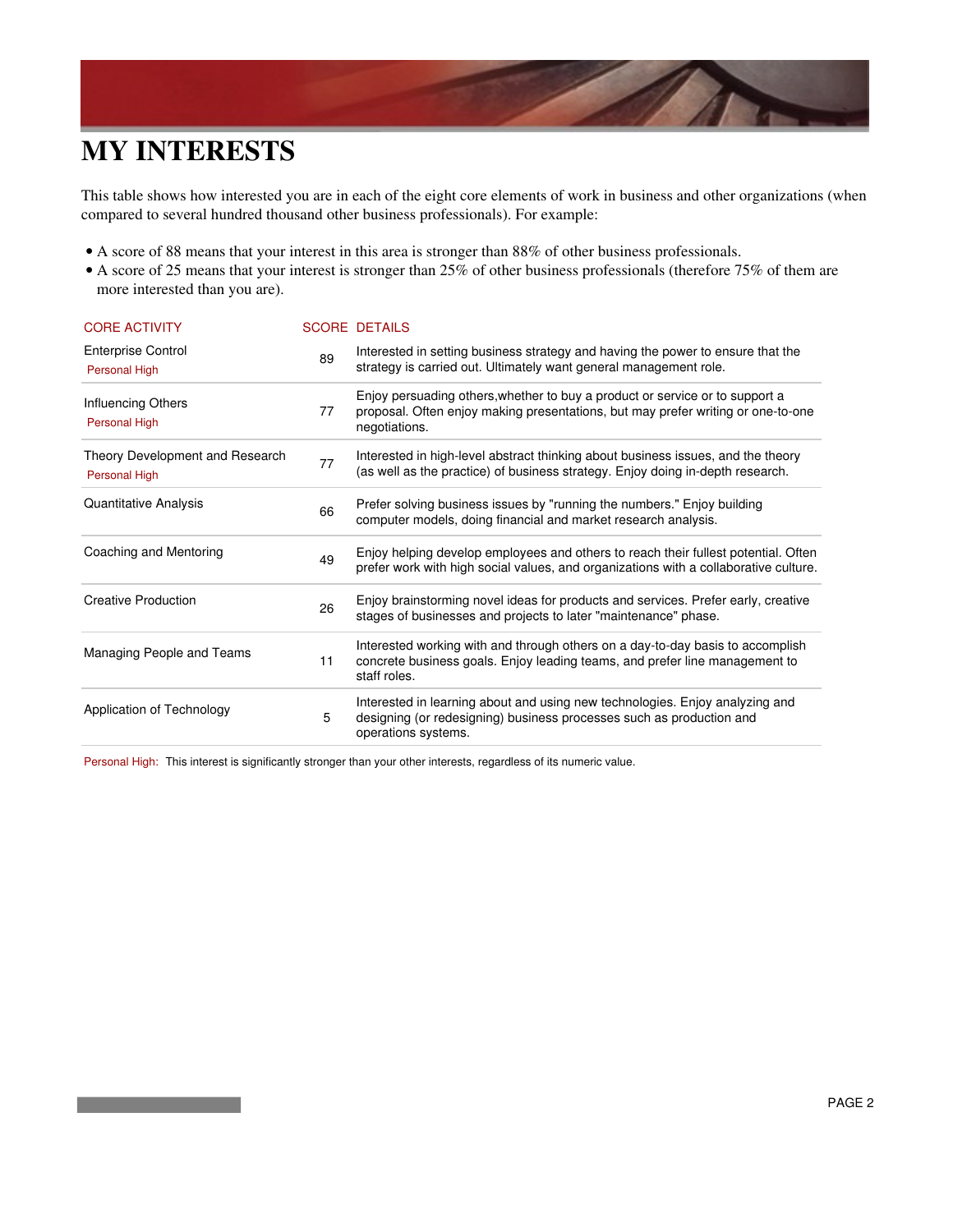### **My Key Interests**

How well your career aligns with your key interests is the best predictor of how successful and satisfied you'll be in your work.

#### **You have a notably high interest in the following core elements of work in business and other organizations:**

#### ENTERPRISE CONTROL

You enjoy setting the strategy and seeing it executed. You want to have ultimate decision-making authority for complete operations; to make the decisions that will determine the direction taken by a work team, a business unit, or an entire company; and to control the resources that will enable you to actualize a business vision.

In the workplace, you will likely enjoy activities such as:

- taking the lead on implementing important strategic decisions
- "owning" deals and negotiations, including securing new clients and customers
- leading project teams, departments, and even entire businesses
- having full responsibility for the profit-and-loss performance of an enterprise
- being involved in all aspects of a business enterprise (marketing, finance, sales, operations, etc.)

The "enterprise" you control can be big or small, short or long-term. You might want to control an enterprise that you believe will exist for your lifetime, or even beyond. On the other hand, you might prefer being in charge of much shorter-term "enterprises". But, regardless of the size or life span, you'll want to be in charge and setting the strategy.

With a strong interest in Enterprise Control, you may find it difficult to be patient during the early stages of your career, when you're learning and proving that you're qualified to be captain of the ship. If you feel frustrated, resist the temptation to switch to another company too early. Impatience can get in the way of your success if you let it force you off your career path too soon.

Of course, having a strong interest in Enterprise Control doesn't necessarily mean you have the skills you need to succeed in a career in which that activity is the dominant part of the work. But, people often develop skills where their interests lie. So, don't let a lack of training or prior experience with leadership activities keep you from pursuing opportunities to express this interest.

#### INFLUENCING OTHERS

You enjoy writing and/or talking to people -- with the specific goal of gaining their agreement on a particular topic. You enjoy work that gives you opportunities to persuade someone to buy something, to support an initiative, or to contribute resources to a project.

In the workplace, you will likely enjoy activities such as:

- persuading people through written communication rather than in person
- speaking to people individually
- making presentations to large groups
- engaging in short-term, quick interactions
- building long-term relationships

But, regardless of these preferences, you enjoy bringing people around to your particular point of view. Clearly, a natural fit for someone with this interest would be business development and sales, or relationship management. But, it is possible to express it through virtually any business career path.

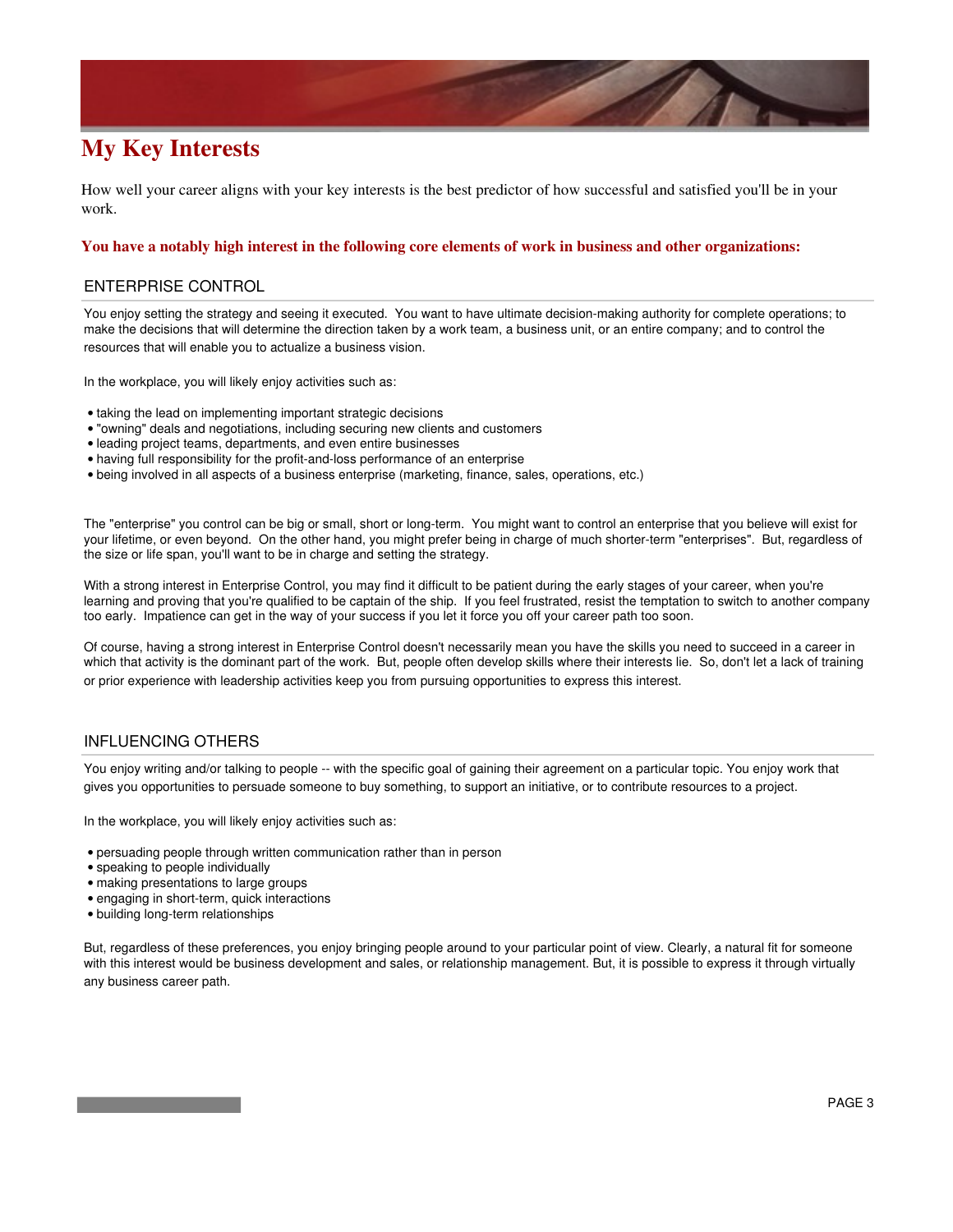

#### THEORY DEVELOPMENT AND RESEARCH

You enjoy solving business problems by taking a conceptual "big picture" approach. You explore abstract ideas and the "what ifs" of a business or industry, and take into consideration broad economic and social trends.

In the workplace, you will likely enjoy activities such as:

- analyzing a company's competitive position in a particular market
- considering the value proposition of a merger or acquisition
- designing a new process for product development or distribution
- developing economic theory

A singular interest in Theory Development and Research is relatively unusual among business professionals, and is usually associated with working in an individual contributor role. Many strategy consultants (those involved more in "knowledge development" than business development), investment analysts, marketing analysts, and academics have a strong interest in Theory Development and Research.

If you eventually move into a management role, you are likely to be attracted to industries in which Theory Development and Research plays a dominant role (e.g. managing investment and marketing analysts).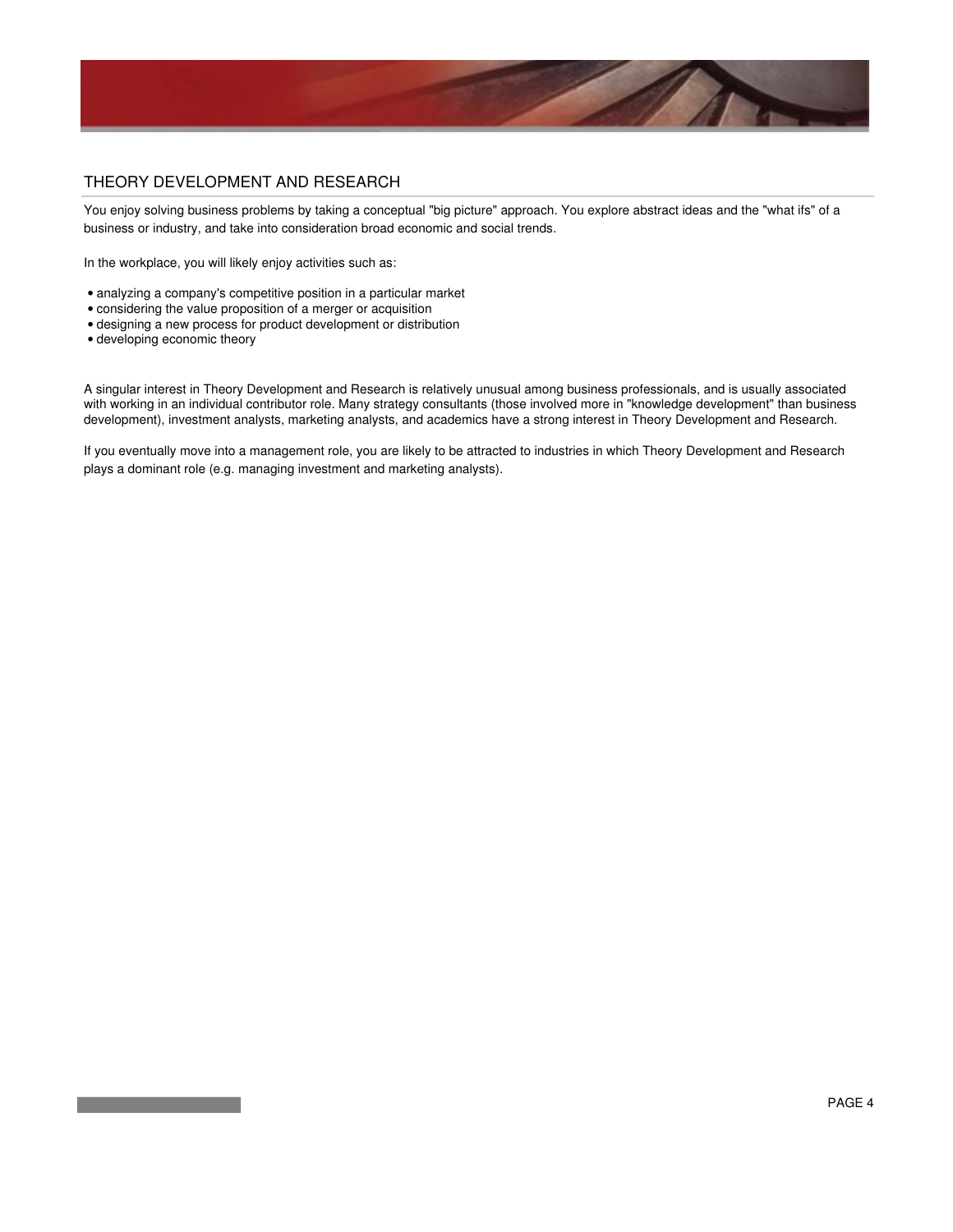## **MY MOTIVATORS**

This table shows how motivated you are by each of the 13 motivators typically found in work in business and other organizations. The higher the number, the more important it is to you.

| <b>MOTIVATOR</b>       |                         | <b>SCORE DETAILS</b>                                                                                                         |
|------------------------|-------------------------|------------------------------------------------------------------------------------------------------------------------------|
| Power and Influence    | 12                      | The position offers the opportunity to exercise power and influence (to be an influential<br>decision-maker).                |
| Positioning            | 10                      | The position offers experience and access to people and opportunities that will position me well<br>for my next career move. |
| Lifestyle              | 9                       | The position allows ample time to pursue other important aspects of my lifestyle (family, leisure<br>activities, etc.)       |
| Prestige               | 9                       | The position is with an organization that commands a great deal of prestige in its field.                                    |
| <b>Financial Gain</b>  | 8                       | The position provides excellent opportunity for exceptional financial reward.                                                |
| Altruism               | $\overline{7}$          | The position offers the satisfaction of regularly helping others with their individual or business<br>concerns.              |
| Intellectual Challenge | 5                       | The position offers consistent intellectual challenge.                                                                       |
| <b>Managing People</b> | 5                       | The position offers the opportunity to manage and direct other people.                                                       |
| Autonomy               | 4                       | The position offers considerable autonomy and independence.                                                                  |
| Variety                | 4                       | The position provides a great deal of variety in the nature of the work performed.                                           |
| Affiliation            | $\overline{2}$          | The position offers a setting with enjoyable colleagues with whom I feel a sense of belonging.                               |
| Security               | $\overline{\mathbf{c}}$ | The position offers a great deal of security in terms of predictable salary, benefits, and future<br>employment.             |
| Recognition            | 1                       | The position is in an environment where individual accomplishments are recognized with praise<br>from peers and superiors.   |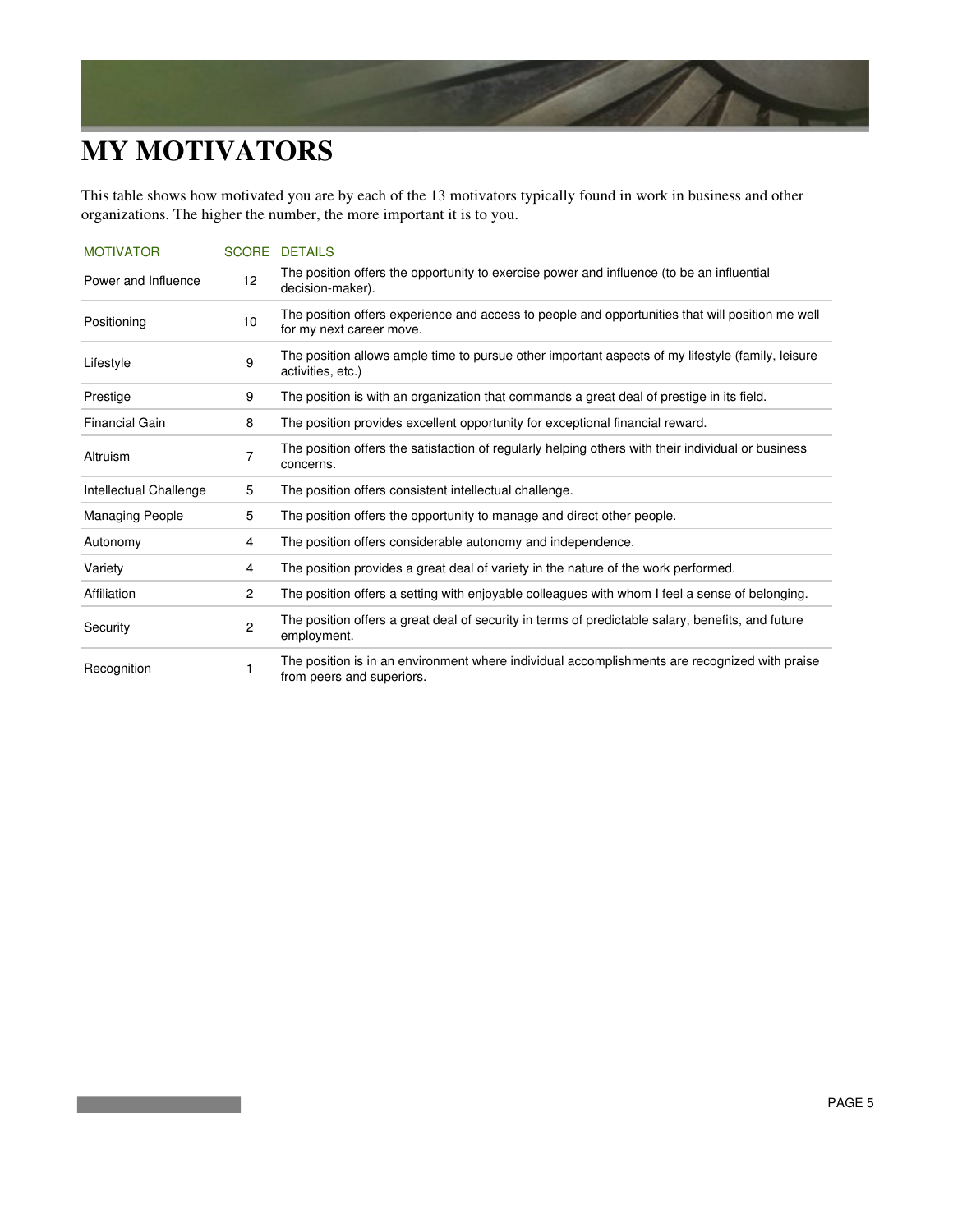### **My Key Motivators**

Your motivations today are likely to stay true for several years, and are important to take into account as you think about your career. That being said, pursuing a job or career that you don't really enjoy simply because you want the reward is a strategy likely to lead to dissatisfaction (and to you not being very successful as a result). It is also important to keep in mind: some motivations are unlikely to change over time, some are likely to change as you get older, and others may change with changes in life circumstances.

**You are most highly motivated by the rewards you see below. A job that comes with very little of these rewards is unlikely to be satisfying for long. You may be able to suffer through it for a while, and it may be worth it to suffer a bit if it is clear that after that initial period there will be a definite change. But, if this path will continue to offer very little of these rewards for a substantial period of time, this should be a clear warning to you.**

#### POWER AND INFLUENCE

Being highly motivated to acquire and use power and influence begs the question, "How do you define power? Influence? Being an 'influential decision-maker?'" For example, some people see being a top partner in a corporate law practice as providing a great deal of power and influence. Others will see it as the person you bring in to execute the decisions you've already made -- a role with little influence, and virtually no real power. Some see working as an institutional investor, managing a mutual fund, as affording a high level of power and influence. Others do not. So, the question is, what does power and influence mean to you?

There is one career caveat that goes with having this as a very strong motivator (and even more so if Enterprise Control is a very strong interest factor for you). You may be so highly motivated by power and influence that you are impatient for advancement to the level you desire. This kind of ambition and drive are admirable. But, if they are too transparent, they can cause other people to mistrust you, or see you as unrealistic and arrogant: "He's only been in the job for six months, and he's already angling for the CEO's job."

Likewise, if you let it drive all of your career decisions (particularly those you make early in your career), it can lead to serious career missteps. An example is the new MBA whose desire to be in charge leads to a decision to start a new business. Virtually all successful business leaders -- especially successful entrepreneurs -- will advise you to make learning your first order of business. One entrepreneurial finance professor at a top-ranked business school says, "When students tell me they're going to start a business when they graduate, I ask myself not 'Will they fail?' but 'How soon will they fail?'"

#### POSITIONING

Having positioning as a key motivator means that you have a plan, which is generally a very good thing when it comes to managing your career. You are thinking long-term, and recognize that a career is a path, and that a "position" is a point. The only issue here is: What's your next career move? And the one after that? And after that? And...?

So, as best you can, you need to decide on your end point and then move backwards. To start, you need to answer where you want to go. Then, you need to answer are you sure that's where you really want to go? If so, what do you need to learn to get there, and to be successful once you're there? What are the possible paths you can take to get there? Then, think strategically. If taking a certain path closes a number of doors, while another path leaves some "exits" if you change your mind, the smart move might be to take path #2.

For example: You want to be an entrepreneur, and have no financial expertise or experience. How about a job in investment banking as a first step? You're sure to learn a lot about finance there! True, but is it the kind of finance you need to know about if your plan is to be an entrepreneur (assuming you're not going to be launching your business with an immediate IPO and market capitalization in the billion-dollar range). Something to think about ...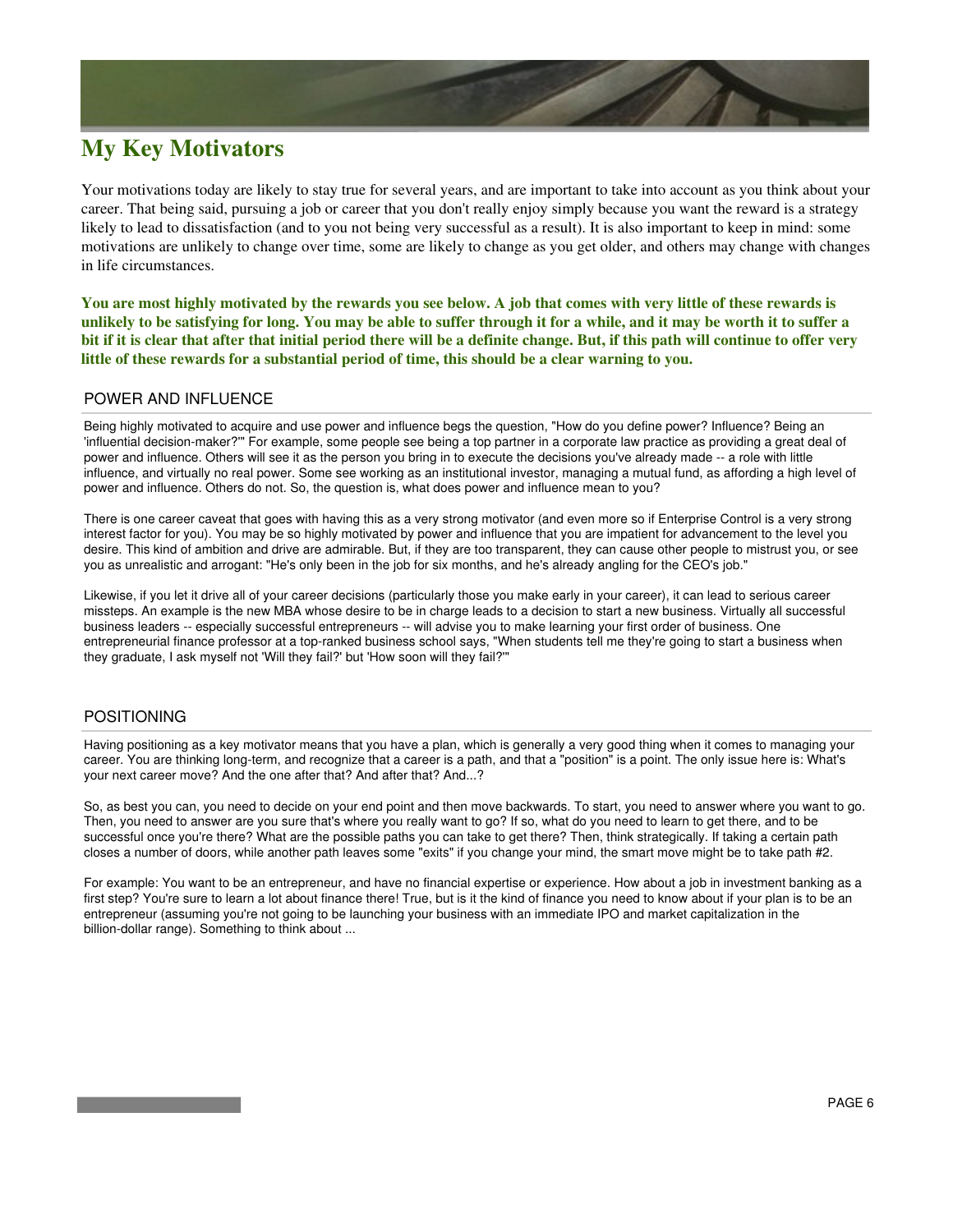# **MY SKILLS**

This table reflects your level of confidence (when compared to several hundred thousand other business professionals) in each of four core basic leadership skills factors. While self-confidence is a powerful predictor of actual performance, we recommend that you also ask for feedback from other people who are able to assess your skills.

COMPARISON SCORE: A 90 means that your self-confidence is higher than 90% of those business professionals. A 10 means that 90% of the business professionals are more confident than you are.

| <b>INTERPERSONAL</b> | Good at working with, and through, other people. Understand people and how to motivate them. A |
|----------------------|------------------------------------------------------------------------------------------------|
| <b>EFFECTIVENESS</b> | good team member, as well as team leader. Engender others' trust. A skillful negotiator.       |

Although all 41 skills from the Leadership Skills Profile are used to compute your score on each factor, these are the most important individual skills for this factor. This is a measure of *your* perception of *your* skill versus the perception that *other* people have of *their own* skill. While self-confidence is a powerful predictor of actual performance, we recommend that you also ask for feedback from other people who are able to assess your skills.

- YOUR SCORE: your assessment of your skill level •
- COMPARISON SCORE: your assessment compared to several hundred thousand other business professionals' assessments of *their own* skill levels •
- 360 SCORE: your raters' assessment of your skill level •

| <b>SKILL</b>                    | <b>YOUR</b><br><b>SCORE</b> | <b>COMPARISON</b><br><b>SCORE</b> | 360<br><b>SCORE</b> | <b>DESCRIPTION</b>                                                                               |
|---------------------------------|-----------------------------|-----------------------------------|---------------------|--------------------------------------------------------------------------------------------------|
| <b>Comfort with Differences</b> | 89                          | 79 <sup>th</sup><br>percentile    |                     | Comfortable and effective in relating to people from many different<br>backgrounds and cultures. |
| Openness to Criticism           | 75                          | 75th<br>percentile                |                     | Accepts critical feedback without getting defensive.                                             |
| <b>Gaining Trust</b>            | 86                          | 74th<br>percentile                |                     | Inspires other people's trust.                                                                   |
| Ability to Compromise           | 83                          | 72 <sup>nd</sup><br>percentile    |                     | Able to compromise when the situation calls for it.                                              |
| Sensitivity and Tact            | 87                          | $71$ st<br>percentile             |                     | Sensitive and tactful: promotes an atmosphere of good feeling and<br>mutual consideration.       |
| <b>Listening Skills</b>         | 79                          | 64 <sup>th</sup><br>percentile    |                     | Listens to other people in a way that they feel understood.                                      |
| Teamwork                        | 83                          | 62 <sup>nd</sup><br>percentile    |                     | A team player: cooperative, works well as part of a group.                                       |
| Ability to Teach                | 55                          | 37 <sup>th</sup><br>percentile    |                     | Clear and patient when explaining things; a good teacher.                                        |
| Self-control                    | 53                          | 32 <sub>nd</sub><br>percentile    |                     | Does not act or speak impulsively; does not easily lose composure.                               |
| <b>Respect for Others</b>       | 64                          | 19 <sup>th</sup><br>percentile    |                     | Respectful of other people's points of view, as well as their time and<br>priorities.            |
| <b>Empathy Skills</b>           | 55                          | 14 <sup>th</sup><br>percentile    |                     | Can see things from other people's points of view.                                               |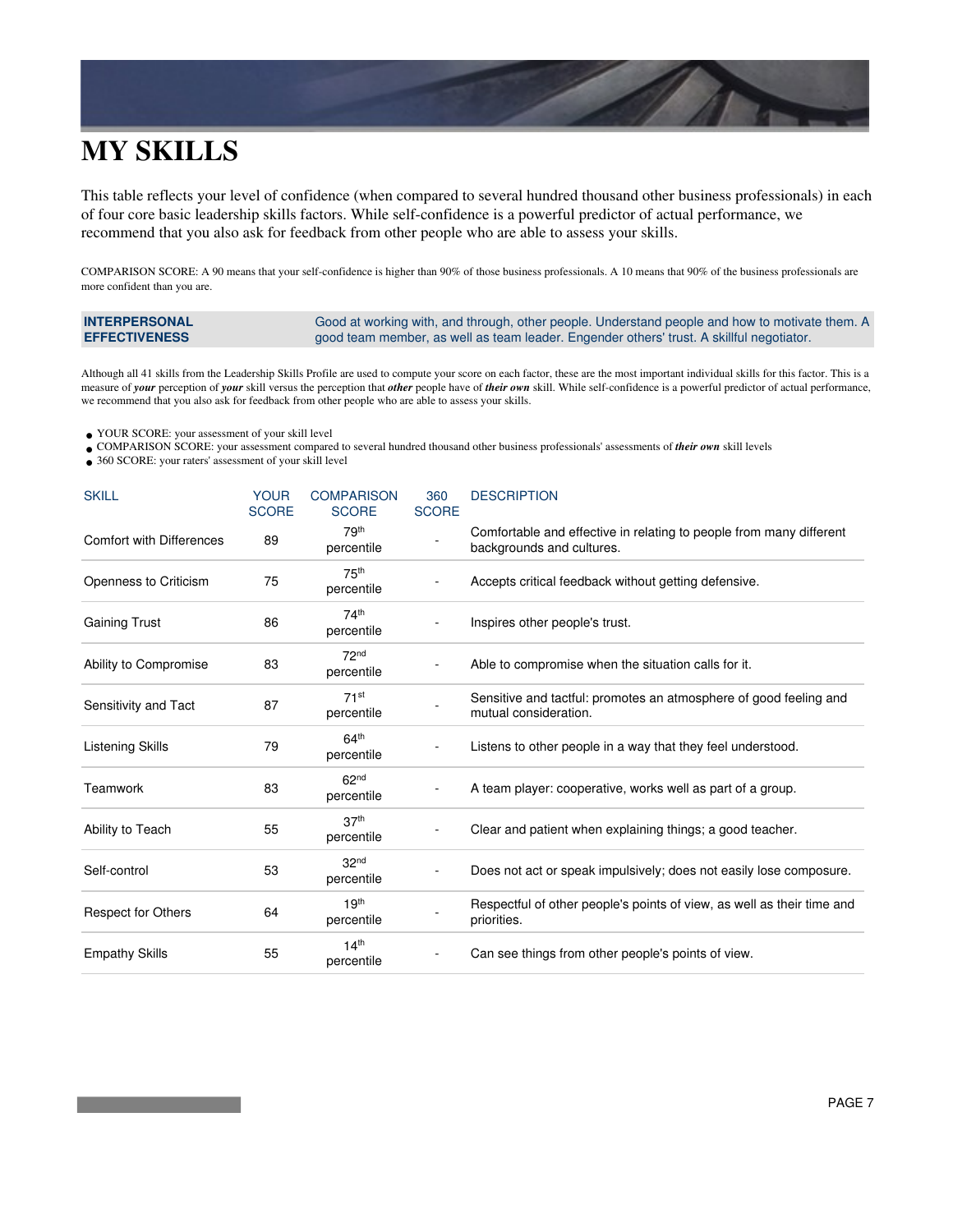

COMPARISON SCORE: A 90 means that your self-confidence is higher than 90% of those business professionals. A 10 means that 90% of the business professionals are more confident than you are.

**POWER AND INFLUENCE** A persuasive communicator, able to "tailor" arguments to different audiences. Skilled at building relationships, networking and motivating others. Not easily embarrassed, and willing to risk failure if necessary. Able to make difficult leadership decisions.

Although all 41 skills from the Leadership Skills Profile are used to compute your score on each factor, these are the most important individual skills for this factor. This is a measure of *your* perception of *your* skill versus the perception that *other* people have of *their own* skill. While self-confidence is a powerful predictor of actual performance, we recommend that you also ask for feedback from other people who are able to assess your skills.

YOUR SCORE: your assessment of your skill level •

COMPARISON SCORE: your assessment compared to several hundred thousand other business professionals' assessments of *their own* skill levels •

360 SCORE: your raters' assessment of your skill level •

| <b>SKILL</b>                | <b>YOUR</b><br><b>SCORE</b> | <b>COMPARISON</b><br><b>SCORE</b> | 360<br><b>SCORE</b> | <b>DESCRIPTION</b>                                                                                   |
|-----------------------------|-----------------------------|-----------------------------------|---------------------|------------------------------------------------------------------------------------------------------|
| Oral Communication          | 93                          | 96 <sup>th</sup><br>percentile    |                     | A skillful public speaker, good at presenting ideas and plans in a<br>persuasive manner.             |
| <b>Conflict Tolerance</b>   | 96                          | 96 <sup>th</sup><br>percentile    |                     | Able to be effective in an environment where strong and opposing<br>views are being expressed.       |
| Projection of Confidence    | 94                          | 94 <sup>th</sup><br>percentile    |                     | Projects self-confidence, even in uncertain and difficult situations.                                |
| Power-orientation           | 85                          | 94 <sup>th</sup><br>percentile    |                     | Comfortable asserting authority and using power.                                                     |
| <b>Political Skill</b>      | 93                          | 94 <sup>th</sup><br>percentile    |                     | Knows how to get things done within the political framework of an<br>organization.                   |
| Influence                   | 89                          | 91 <sup>st</sup><br>percentile    |                     | Can influence and persuade other people, even without direct<br>authority.                           |
| Leadership Confidence       | 94                          | 91 <sup>st</sup><br>percentile    |                     | Comfortable taking a leadership role.                                                                |
| <b>Assertiveness</b>        | 90                          | 91 <sup>st</sup><br>percentile    |                     | Able to defend a point of view and to confront others appropriately<br>when necessary.               |
| <b>Motivational Ability</b> | 70                          | 73 <sup>rd</sup><br>percentile    |                     | Understands how to motivate different kinds of people to do their<br>best work.                      |
| Sociability                 | 58                          | 39th<br>percentile                |                     | Socially venturesome and self-assured; forms new relationships<br>easily and works to maintain them. |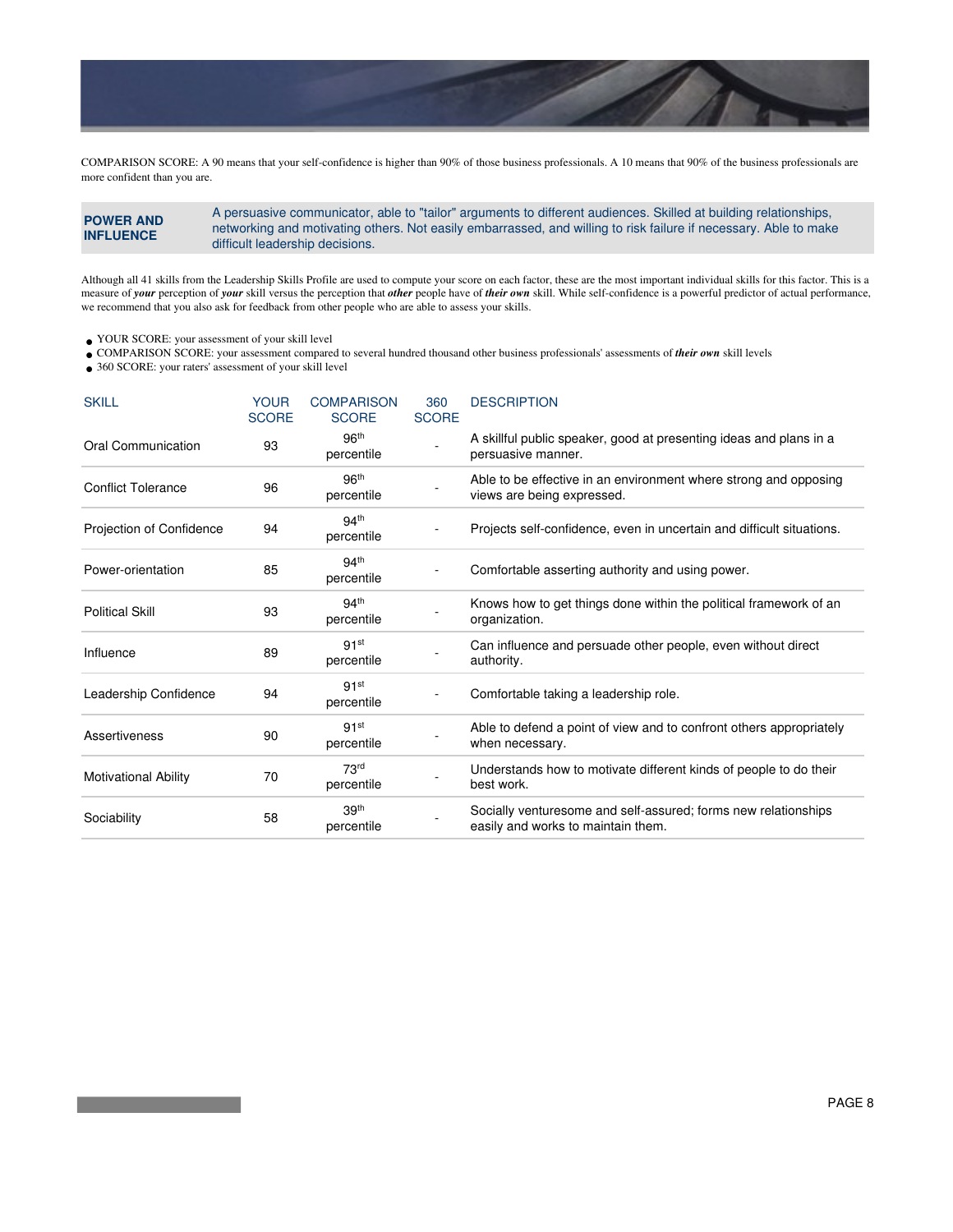

COMPARISON SCORE: A 90 means that your self-confidence is higher than 90% of those business professionals. A 10 means that 90% of the business professionals are more confident than you are.

**ANALYSIS AND STRATEGIC DECISION MAKING** Skilled at identifying the essential elements involved in a business situation, as well as analyzing them (both logically and quantitatively) to arrive at a decision. Able to be both objective and flexible in generating and evaluating ideas.

Although all 41 skills from the Leadership Skills Profile are used to compute your score on each factor, these are the most important individual skills for this factor. This is a measure of *your* perception of *your* skill versus the perception that *other* people have of *their own* skill. While self-confidence is a powerful predictor of actual performance, we recommend that you also ask for feedback from other people who are able to assess your skills.

YOUR SCORE: your assessment of your skill level •

COMPARISON SCORE: your assessment compared to several hundred thousand other business professionals' assessments of *their own* skill levels •

360 SCORE: your raters' assessment of your skill level •

| <b>SKILL</b>                      | <b>YOUR</b><br><b>SCORE</b> | <b>COMPARISON</b><br><b>SCORE</b> | 360<br><b>SCORE</b> | <b>DESCRIPTION</b>                                                                                                                                                                                    |
|-----------------------------------|-----------------------------|-----------------------------------|---------------------|-------------------------------------------------------------------------------------------------------------------------------------------------------------------------------------------------------|
| Strategic Thinking                | 90                          | 92 <sup>nd</sup><br>percentile    |                     | A strategic thinker: able to grasp the big picture and think long-term.                                                                                                                               |
| Decisiveness                      | 90                          | 91 <sup>st</sup><br>percentile    |                     | Able to make decisions even in ambiguous situations and without full<br>information.                                                                                                                  |
| Flexibility                       | 91                          | 87 <sup>th</sup><br>percentile    |                     | Adapts easily to changing situations and is able to adopt new<br>approaches when necessary.                                                                                                           |
| <b>Comfort with Risk</b>          | 87                          | 86 <sup>th</sup><br>percentile    |                     | Takes risks when appropriate, isn't afraid to innovate and<br>experiment.                                                                                                                             |
| Quantitative Analysis             | 84                          | 81 <sup>st</sup><br>percentile    |                     | Skillful using quantitative analysis to understand business issues.                                                                                                                                   |
| Critical Thinking                 | 86                          | 78 <sup>th</sup><br>percentile    |                     | Able to think critically (define a problem and determine the<br>information needed to solve it; understand unspoken assumptions;<br>form and test hypotheses; and judge the validity of conclusions). |
| Creative Thinking                 | 82                          | 74 <sup>th</sup><br>percentile    |                     | Able to think creatively, generating new ideas and approaches to<br>situations.                                                                                                                       |
| <b>Recognition of Opportunity</b> | 79                          | 69 <sup>th</sup><br>percentile    |                     | Recognizes new opportunities and acts to take advantage of them.                                                                                                                                      |
| Quick Thinking                    | 83                          | 62 <sup>nd</sup><br>percentile    |                     | Picks up new ideas and processes new information quickly and<br>easily.                                                                                                                               |
| Merit-orientation                 | 71                          | 57 <sup>th</sup><br>percentile    |                     | Judges ideas and people on merit alone, without bias or favoritism.                                                                                                                                   |
| <b>Written Communication</b>      | 63                          | 32 <sup>nd</sup><br>percentile    |                     | A good writer, expresses ideas and positions clearly.                                                                                                                                                 |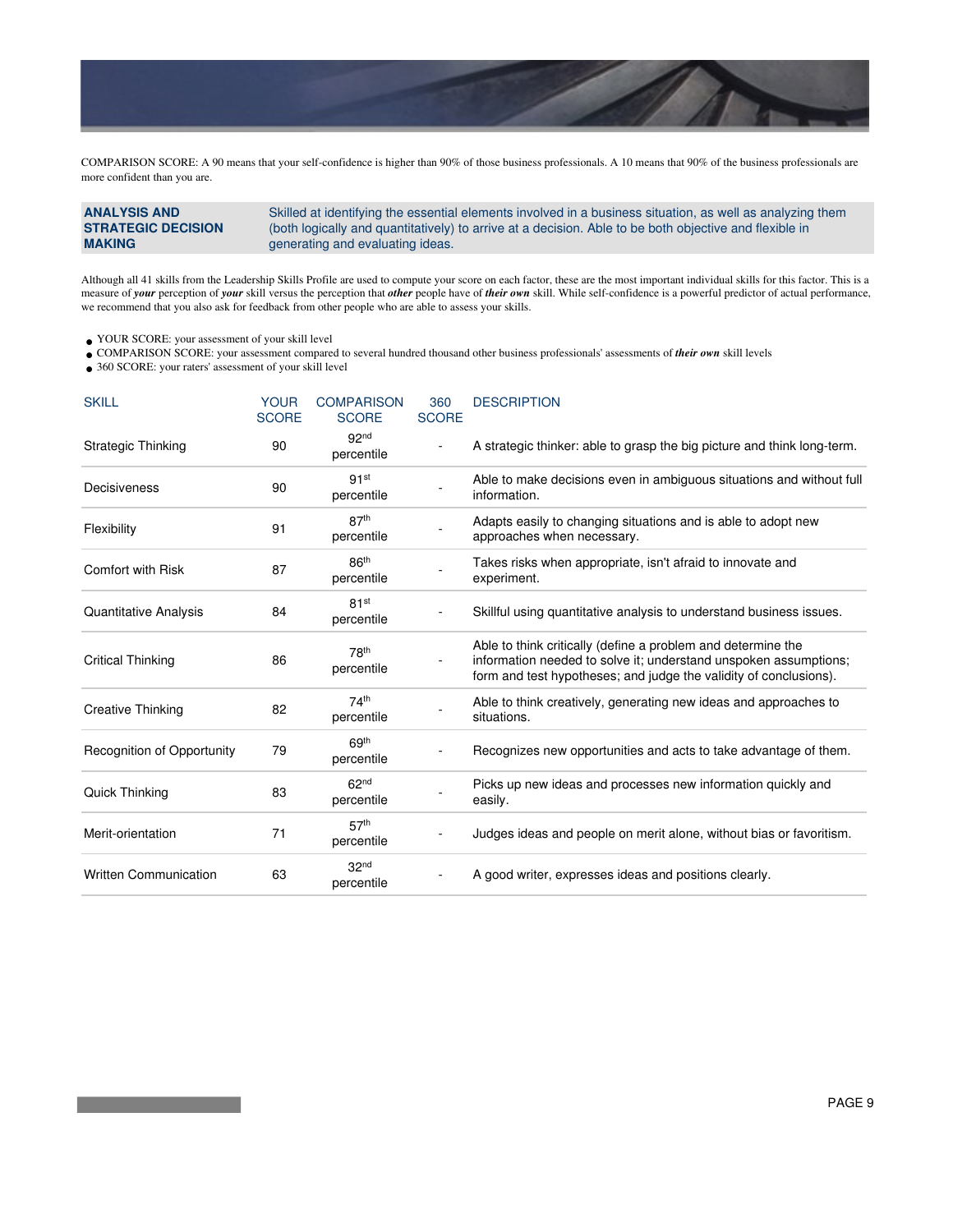

COMPARISON SCORE: A 90 means that your self-confidence is higher than 90% of those business professionals. A 10 means that 90% of the business professionals are more confident than you are.

**BRINGING MANAGEMENT STRUCTURE** Skilled at accomplishing concrete goals at work (either independently or by delegating to others). Pragmatic and practical. Able to juggle many tasks and reliably produce results.

Although all 41 skills from the Leadership Skills Profile are used to compute your score on each factor, these are the most important individual skills for this factor. This is a measure of *your* perception of *your* skill versus the perception that *other* people have of *their own* skill. While self-confidence is a powerful predictor of actual performance, we recommend that you also ask for feedback from other people who are able to assess your skills.

 $\bullet$  YOUR SCORE: your assessment of your skill level

COMPARISON SCORE: your assessment compared to several hundred thousand other business professionals' assessments of *their own* skill levels •

• 360 SCORE: your raters' assessment of your skill level

| <b>SKILL</b>                   | <b>YOUR</b><br><b>SCORE</b> | <b>COMPARISON</b><br><b>SCORE</b> | 360<br><b>SCORE</b> | <b>DESCRIPTION</b>                                                                                                              |
|--------------------------------|-----------------------------|-----------------------------------|---------------------|---------------------------------------------------------------------------------------------------------------------------------|
| Delegating                     | 88                          | 90 <sup>th</sup><br>percentile    |                     | Delegates appropriately and effectively.                                                                                        |
| <b>Organizational Priority</b> | 92                          | 88 <sup>th</sup><br>percentile    |                     | Able to make decisions that are in the best interest of the<br>organization, even though they cause individual people distress. |
| Action-orientation             | 96                          | 87 <sup>th</sup><br>percentile    |                     | Action-oriented: makes sure that decisions are implemented.                                                                     |
| Resilience                     | 89                          | 87 <sup>th</sup><br>percentile    |                     | Handles pressure and stress well.                                                                                               |
| Time Management                | 86                          | 74 <sup>th</sup><br>percentile    |                     | Manages own time well.                                                                                                          |
| Persistence                    | 84                          | 71 <sup>st</sup><br>percentile    |                     | Doesn't get discouraged and give up on things easily.                                                                           |
| <b>Work Ethic</b>              | 91                          | 70 <sup>th</sup><br>percentile    |                     | Has a strong work ethic, willing to make sacrifices to achieve<br>important goals.                                              |
| <b>Multiple Focus</b>          | 77                          | 56 <sup>th</sup><br>percentile    |                     | Able to juggle many projects and responsibilities at once.                                                                      |
| Day-to-Day Responsibility      | 59                          | 10 <sup>th</sup><br>percentile    |                     | Takes good care of the day-to-day aspect of running things.                                                                     |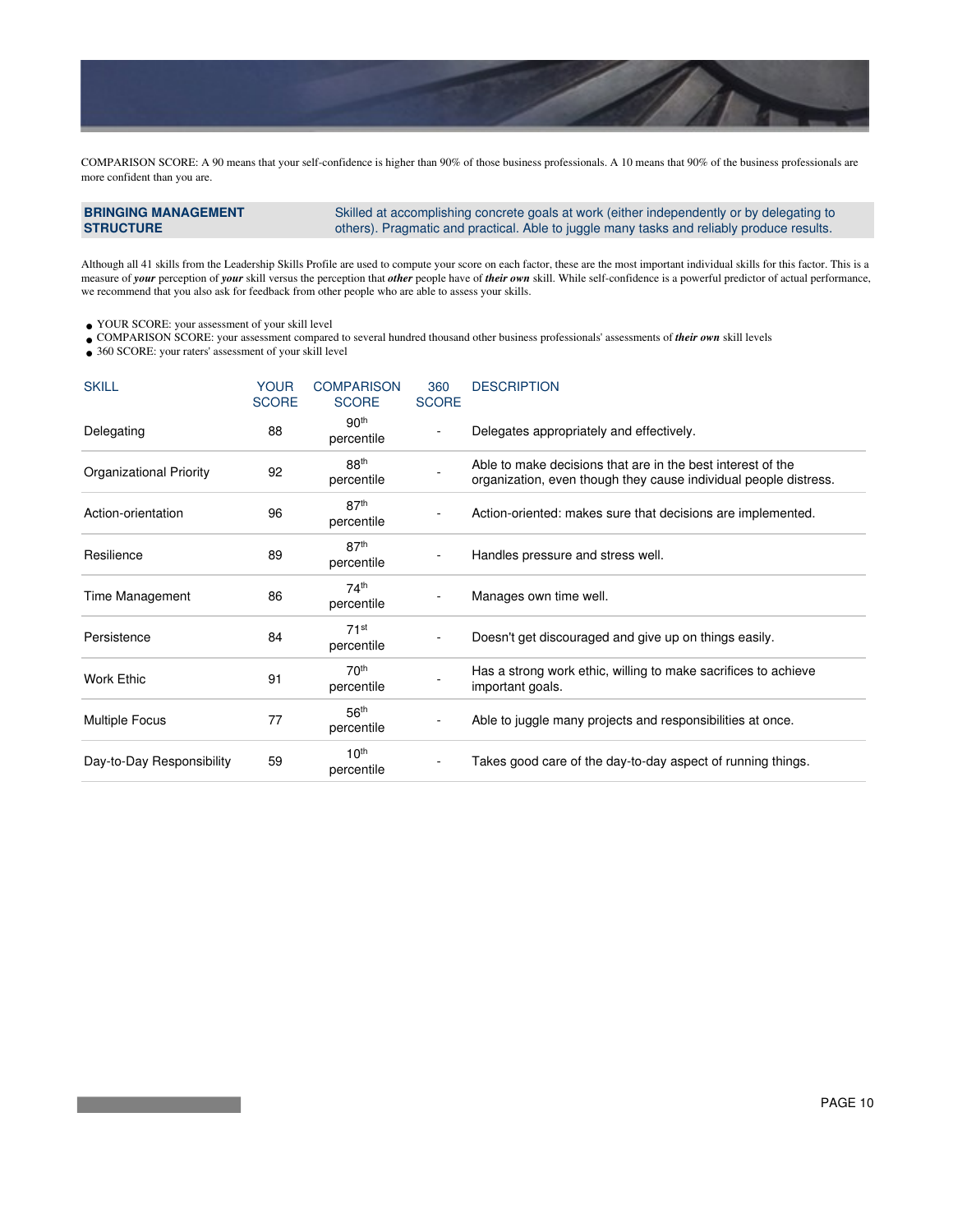### **My Key Skills**

Don't let yourself make the very common mistake of pursuing a career that you're not really excited about simply because you're good at it. Like choosing a career that doesn't interest you just because it pays well, this is a recipe for you to lead an unsatisfying, and ultimately unsuccessful, career. Think first, "What am I really interested in?" and then, "What careers will let me express those interests, and for which I have the skills I'll need to succeed?" Keep in mind that to succeed, you need enough skill to do the work. But, once you've cleared that threshold, you're fine. Is more skill better? Maybe. But, if you and a colleague have the same skill level, and that person is far more interested in the work, chances are they will be more successful.

And, while self-confidence is a powerful predictor of actual performance, we recommend that you also ask for feedback from other people who are able to assess your skills.

| ORAL COMMUNICATION        | A skillful public speaker, good at presenting ideas and plans in a persuasive manner.       |
|---------------------------|---------------------------------------------------------------------------------------------|
| <b>CONFLICT TOLERANCE</b> | Able to be effective in an environment where strong and opposing views are being expressed. |
| PROJECTION OF CONFIDENCE  | Projects self-confidence, even in uncertain and difficult situations.                       |
| POWER-ORIENTATION         | Comfortable asserting authority and using power.                                            |
| <b>POLITICAL SKILL</b>    | Knows how to get things done within the political framework of an organization.             |
| STRATEGIC THINKING        | A strategic thinker: able to grasp the big picture and think long-term.                     |
| <b>DECISIVENESS</b>       | Able to make decisions even in ambiguous situations and without full information.           |
| <b>INFLUENCE</b>          | Can influence and persuade other people, even without direct authority.                     |
| LEADERSHIP CONFIDENCE     | Comfortable taking a leadership role.                                                       |
| <b>ASSERTIVENESS</b>      | Able to defend a point of view and to confront others appropriately when necessary.         |
| <b>DELEGATING</b>         | Delegates appropriately and effectively.                                                    |

#### **These are skills in which you are significantly more confident than other business professionals.**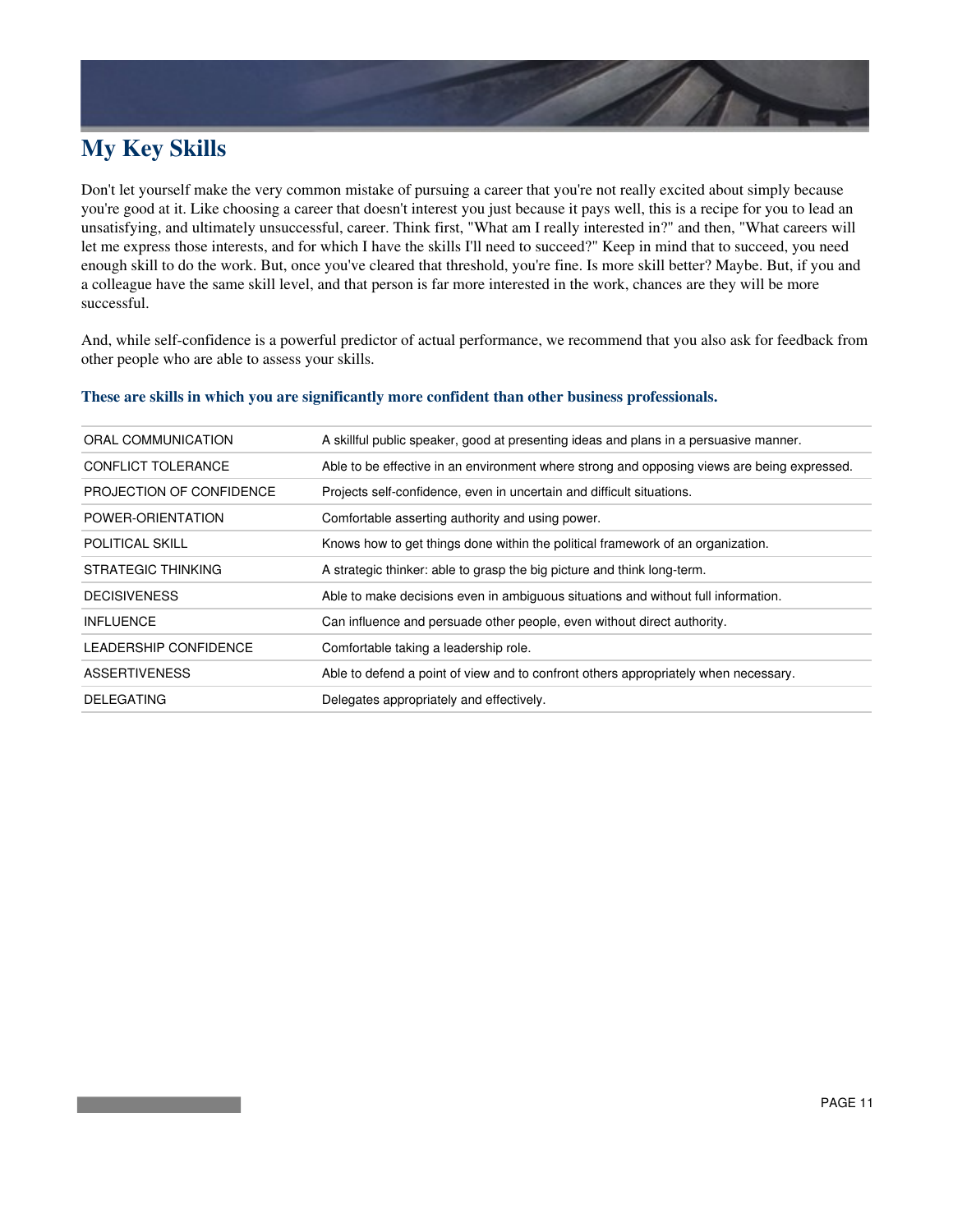

## **MY CAREER MATCH**

Utilizing sophisticated and complex algorithms, you have been compared to satisfied, successful business professionals in 33 different careers. Your score represents how closely you align with the career. The higher the score, the better the match.

- A score of 90 means that you are more similar to people in that career than 90% of several hundred thousand other business professionals.
- A score of 10 means that you are more similar than only 10% of other business professionals.

What defines a "good" match? Scores in the 90s? Where's the cut-off? Unfortunately, there's no definitive answer to that question.

- If you have seven scores of 92 and above, and your next score is 88, you should consider those seven as your good matches, and then ignore the 88 and any scores below it.
- But, if your highest score is 92, followed by an 88, then you should consider them both good matches.
- And, if your highest score is 82, then you should consider that a good match.
- Of course, this rule breaks down the lower the numbers go. For example, a score of 7 is not a good match, even if it is your highest.

As you look at your results, you probably need to think long-term, not "my very next job." If you're about to graduate with a business degree, you're very unlikely to be hired as an investment fund manager. So, if that's your goal, think of it as a career "beacon," and chart your course towards it. Remember, a career is a path, not a point.

| <b>INVESTMENT BANKING</b>                                            | 99 |
|----------------------------------------------------------------------|----|
| INVESTMENT MANAGEMENT (PORTFOLIO MANAGEMENT AND SECURITIES ANALYSIS) | 99 |
| PRIVATE EQUITY INVESTMENT (INCLUDING LEVERAGED BUY-OUT)              | 99 |
| <b>SECURITIES TRADING</b>                                            | 98 |
| <b>VENTURE CAPITAL</b>                                               | 96 |
| FINANCIAL PLANNING AND STOCK BROKERAGE                               | 95 |
| MANAGEMENT OF NEW PRODUCT DEVELOPMENT                                | 87 |
| STRATEGIC PLANNING AND BUSINESS DEVELOPMENT                          | 87 |
| LAW                                                                  | 77 |
| MANAGEMENT CONSULTING                                                | 74 |
| SUPPLY CHAIN MANAGEMENT                                              | 72 |
| PROJECT MANAGEMENT                                                   | 68 |
| <b>SALES MANAGEMENT</b>                                              | 67 |
| <b>COMMERCIAL BANKING</b>                                            | 57 |
| TRAINING AND ORGANIZATIONAL DEVELOPMENT                              | 56 |
| <b>ENTREPRENEURSHIP</b>                                              | 53 |
| INSTITUTIONAL SECURITIES SALES                                       | 53 |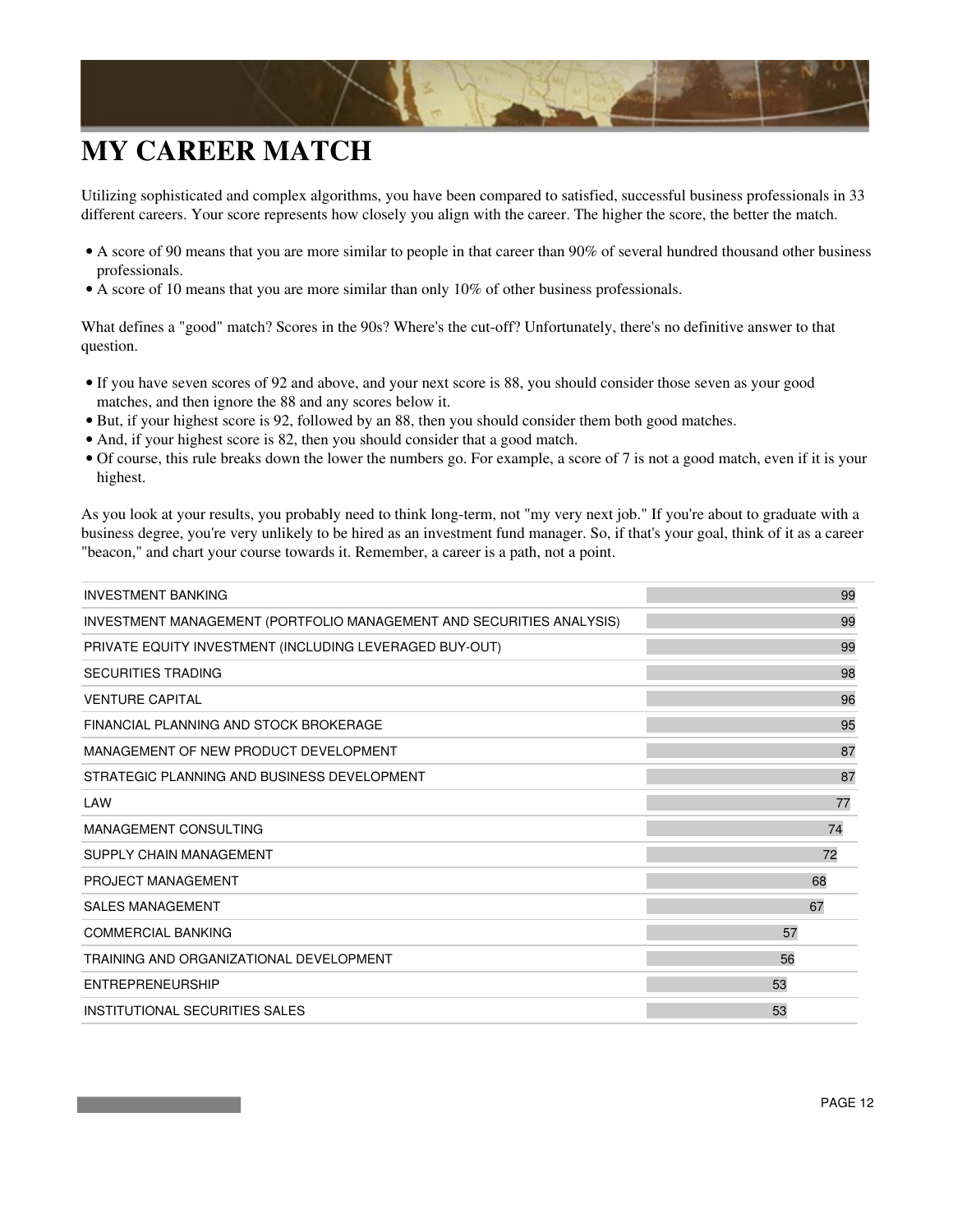

| HUMAN RESOURCE MANAGEMENT                                               | 51 |
|-------------------------------------------------------------------------|----|
| PRODUCTION AND OPERATIONS MANAGEMENT                                    | 50 |
| <b>RETAIL MANAGEMENT</b>                                                | 45 |
| FINANCE IN CORPORATE SETTINGS                                           | 41 |
| <b>INFORMATION SYSTEMS MANAGEMENT</b>                                   | 39 |
| NON-PROFIT MANAGEMENT (HIGHER EDUCATION, GOVERNMENT AND HUMAN SERVICES) | 36 |
| MARKETING AND MARKETING MANAGEMENT                                      | 35 |
| <b>BUSINESS DEVELOPMENT AND SALES</b>                                   | 33 |
| MANAGEMENT IN SCIENCE AND ENGINEERING                                   | 32 |
| <b>GENERAL MANAGEMENT</b>                                               | 31 |
| <b>ACCOUNTING</b>                                                       | 24 |
| PUBLIC RELATIONS AND COMMUNICATIONS                                     | 20 |
| REAL ESTATE DEVELOPMENT                                                 | 16 |
| <b>REAL ESTATE FINANCE</b>                                              | 15 |
| ADVERTISING ACCOUNT MANAGEMENT                                          | 5  |
| RESEARCH AND DEVELOPMENT MANAGEMENT                                     | 3  |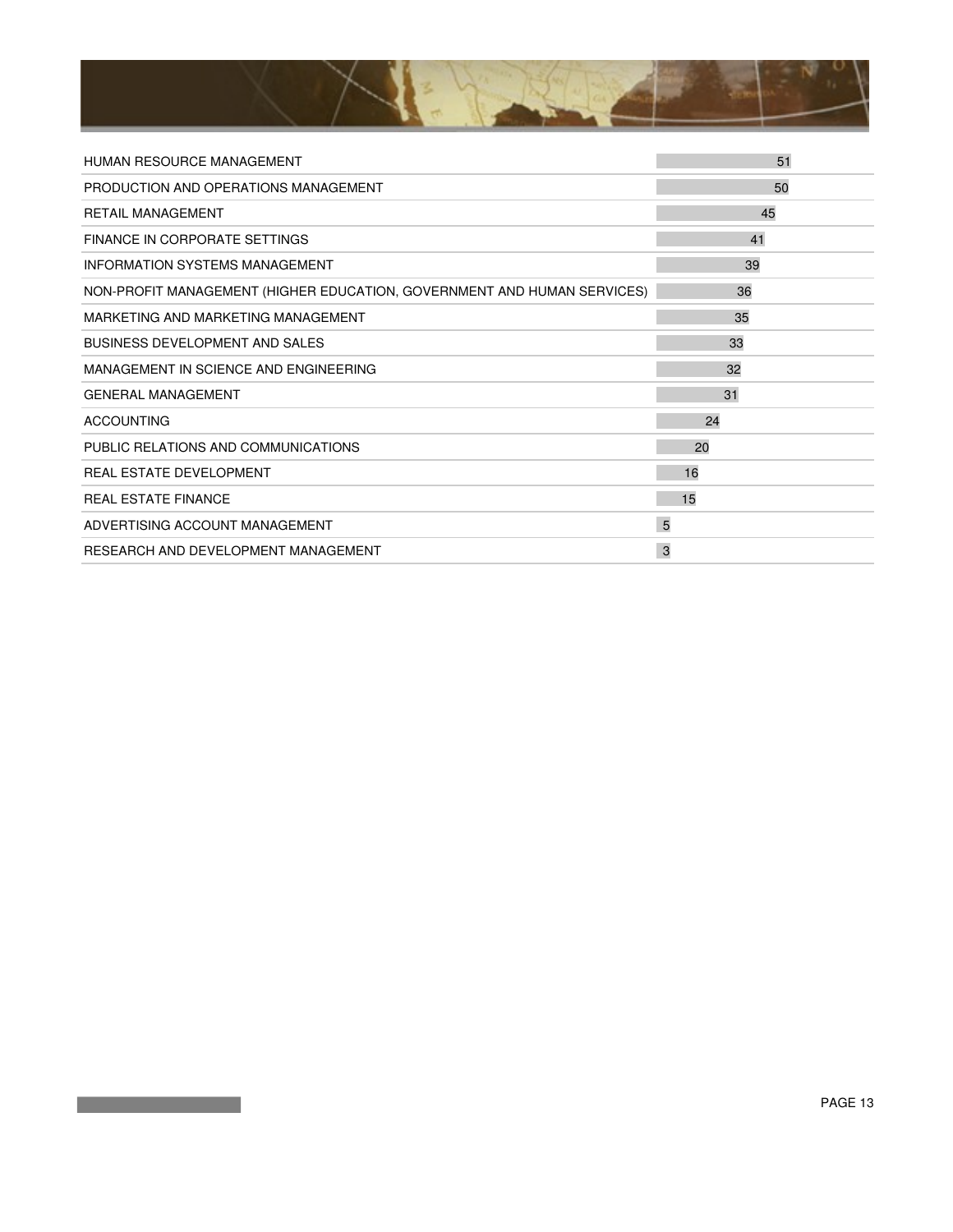

## **MY CULTUREMATCH™**

This analysis was developed for you based on the assessment of the four fundamental dimensions of personality, each of which has a parallel in organizational culture. Each scale is independent of the other three, and are neither positively nor negatively related.

#### COLLABORATION AND CONSIDERATION MIDDLE

In an organizational culture high in Collaboration and Consideration, building and preserving a warm, friendly atmosphere is viewed as important to the success of the group, and is encouraged by top management. This is a group that values, and whose members are characterized by, paying attention to the individuals doing the work and the relationships between team members, as well as the work itself.

A low Collaboration and Consideration is not populated by people who are inconsiderate, don't care about people, or are unwilling to work collaboratively with others. But they do want to get on with the job, and may become impatient when progress is slowed by what they consider to be paying undue attention to whether everyone is "feeling good."

A low Collaboration and Consideration culture is likely to tolerate a high Collaboration and Consideration person much more easily than the inverse, because he/she poses no threat to the organizational culture. On the other hand, it is difficult to build a high Collaboration and Consideration culture, but easy for it to be disrupted. The low Collaboration and Consideration person may be seen as a real and immediate threat to the organizational culture, which in turn can threaten the individual's personal career success.

Sometimes people confuse Extraversion and Decisiveness with Collaboration and Consideration, thinking that a high Extraversion and Decisiveness culture is going to be low on the Collaboration and Consideration dimension -- and vice versa. This is not the case.

The person with high scores on both dimensions is likely to be most comfortable, or successful, in a culture that embraces assertiveness and a certain level of internal competition. They believe this will result in healthy conflict that produces the best solutions. They'll also be most comfortable where social interaction and networking are major features of the organizational culture, and where people aren't afraid to take the leadership role.

But, they will want that competition to be fair and meritocratic, and for the good of the team. They will want those work relationships to have some level of genuine personal caring. And, they'll want for the person taking the lead, and arguing strongly for his or her point of view, to do so in a way that his or her "opponents" don't take personally, because it wasn't personal -- and they were never opponents.

Fortunately, organizations with a combination of Extraversion and Decisiveness, and Collaboration and Consideration are not difficult to find.

- $\bullet$  How "warm" does the place feel overall? As you walk down the hall, are people friendly and eager to greet you? Do they seem genuinely happy to see each other?
- Is this an "up or out" organization where you either advance or leave? If so, how soon does the "cut" come? How severe is it? Do one of every five make it to the next level, or one of fifty? Most importantly, what impact does this have on the relationships among the people trying to be one of those five or fifty?
- How much do people in this culture know about each other on a personal level?
- Do company policies allow for flexibility for taking care of sick children, or other such concerns?
- How much does this culture appear to embrace "social Darwinism" (people who succeed do so for good reason, and winnowing out the weaker players is a good thing)?
- Do people genuinely seem to care about each other (look not at how they treat you, but how they treat each other -- and especially at how they treat staff assistants and others below them in the hierarchy)?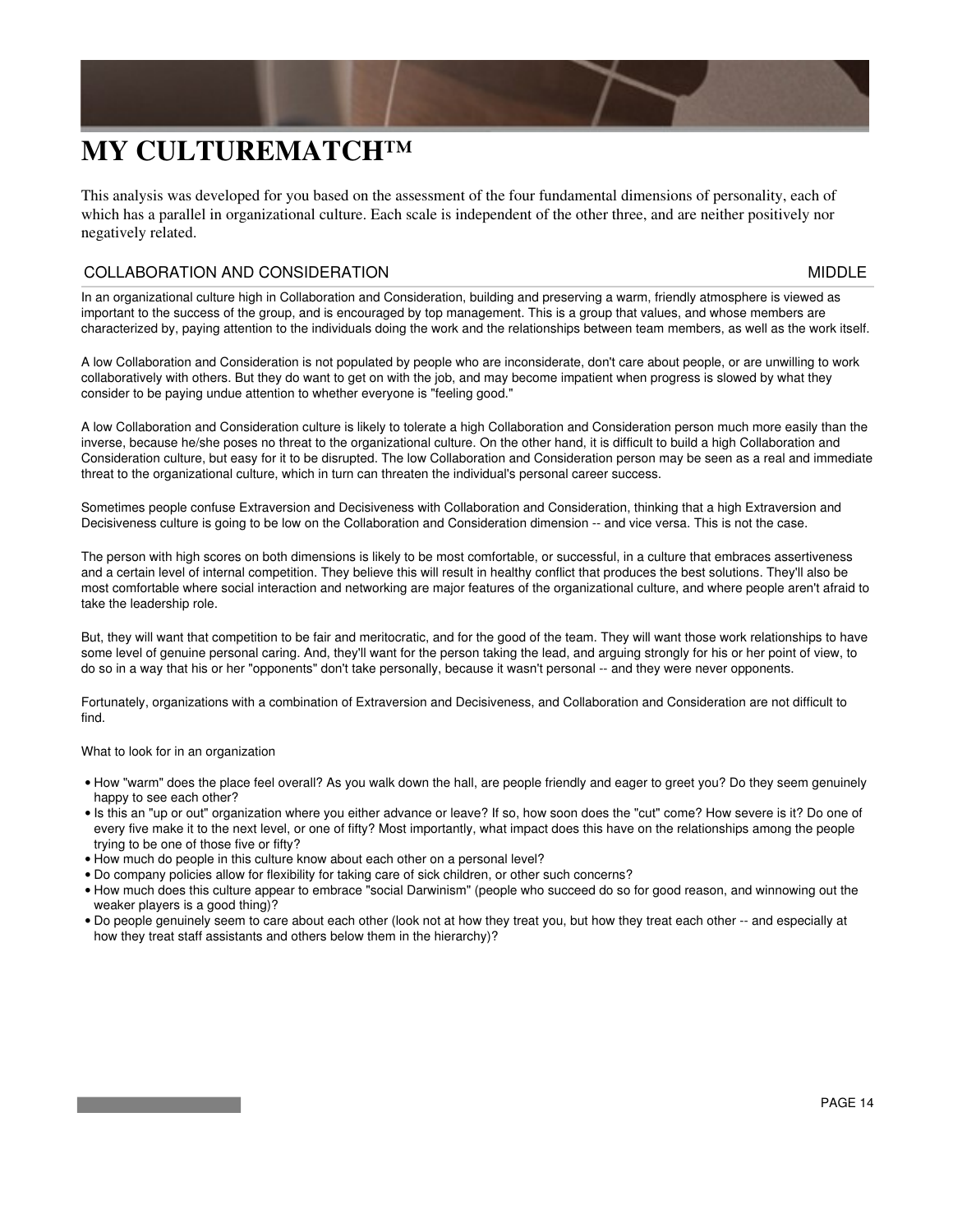

#### EXTRAVERSION AND DECISIVENESS HIGH

You have a high score on the Extraversion and Decisiveness dimension of organizational culture. This means you will be happiest in a group that values, and whose members are characterized by, an outgoing and assertive nature and also enjoying a leadership role in a somewhat competitive environment. In this culture, pushing an agenda (within limits) to get things done is considered a good thing. People view meetings, discussions, debates, and negotiations not as annoying distractions from the "real" work, but rather *as* the work -- and they enjoy it. Similarly, while some people view social and business networking as an unavoidable chore, they see it as a fundamental -- and *fun* -- part of their work.

This *doesn't* mean that you always have to be the one in charge, or dominate a discussion. But, if you were working in an environment where colleagues don't share their opinions, or where the decision-making process continues until there is 100% agreement, you would be at odds with the prevailing organizational culture. You might come to see your colleagues as untrustworthy (what do they really mean?), and afraid to make a decision and proceed. And, they might come to view you as impetuous, not a team player, and a bit of a "bull in a china shop". Or worse, they may see you as someone who is only out for themselves -- who wants to be the star with a "supporting cast," rather than to help the team win.

You may see quite clearly the value of not everyone wanting to be the leader, or pushing to make decisions *now*. The problem comes if that aspect of organizational culture is dominant. As one person put it: "I honestly think if we had a nuclear meltdown, we'd form a committee to decide who should be on the committee that decides what we should do. And then, we still wouldn't be able to make a decision."

Can you hold back and let someone else take the lead? Yes. Can you wait patiently for consensus to be reached regarding an important decision? Certainly. Do you *like* to hold back, and sit quietly in a meeting when you have something to say? No. In fact, it will be a struggle for you to do so, and one that you are likely to lose frequently.

As a person high in Extraversion and Decisiveness, you need to be especially careful in your choice of organizational culture. The person that is quiet, reserved, and low in Extraversion and Decisiveness may be ineffective in a high Extraversion and Decisiveness culture, but the cultural mismatch won't be jarring. On the other hand, the person high in Extraversion and Decisiveness operating in a low Extraversion and Decisiveness culture will be highly visible to everyone around. The saying -- "The nail that sticks up gets hammered down" -- is a particularly apt description of a low Extraversion and Decisiveness culture. Be sure not to put yourself in a position to attract the hammer.

- Does this organization have a reputation for being unusually aggressive in its dealings with other organizations, and for attracting individuals with an aggressive style?
- How much is success in this culture a function of the size of your "network?"
- What is the ratio of "work done with others" to "work done alone"?
- How much business entertaining does the work involve?
- Regardless of what it is called ("sales," "business development," etc.), how much of the work involves selling?
- If you have the opportunity to interact with several people from the organization at the same time (for example, over dinner), what is the flow of conversation like? Are people careful to wait until someone has finished speaking before talking themselves, or do they interrupt with comments and questions? Do they seem to feel free to disagree with one another -- in a respectful way)?
- How much time is spent analyzing and thinking, versus discussing and persuading?
- How often do you hear words like "star" and "super-achiever" versus "team" and "group effort?"
- How much is success dependent on professional training and domain expertise?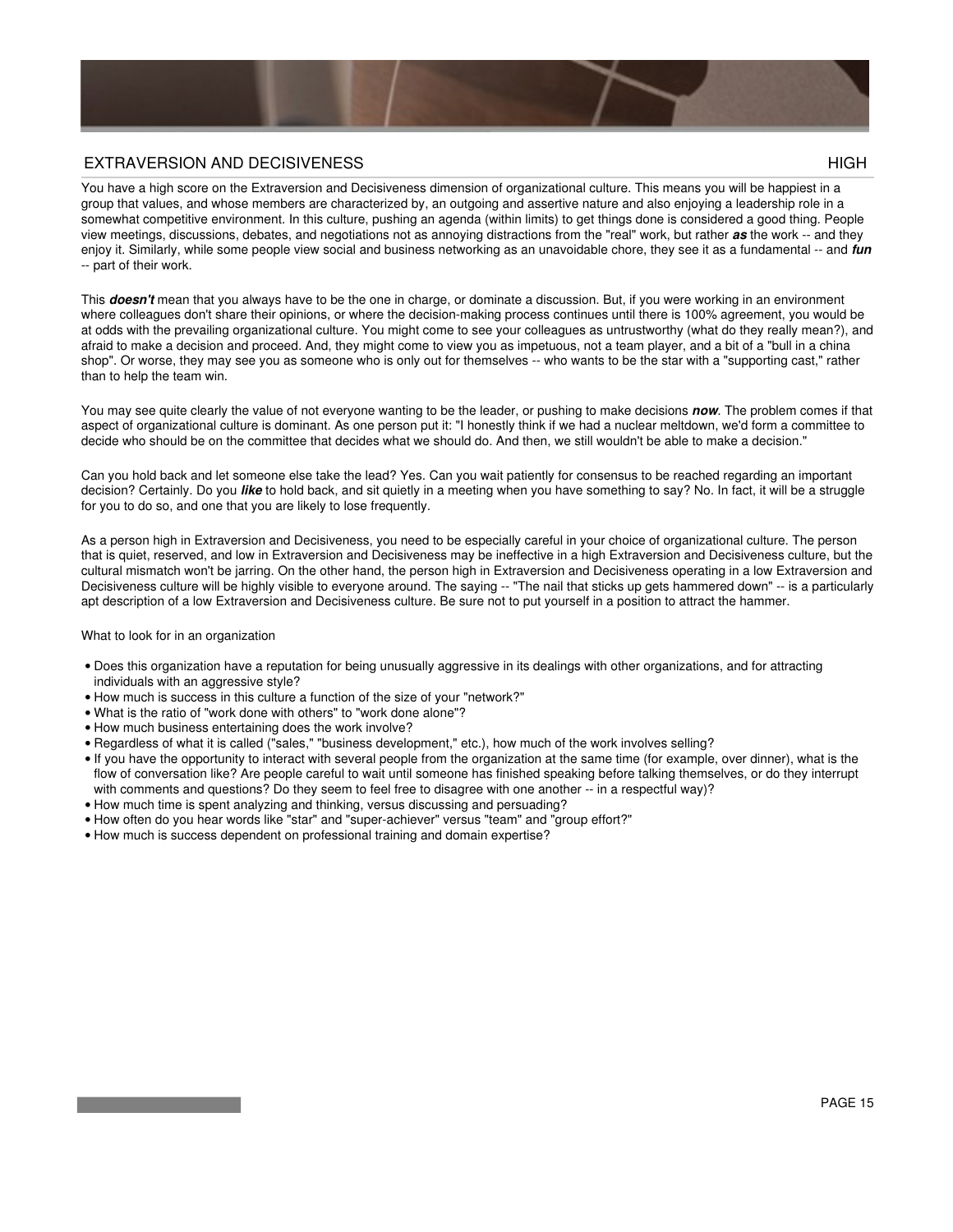

#### INNOVATION AND CHANGE **MIDDLE**

If the Precision and Planning dimension of organizational culture is about "planning vs. action," Innovation and Change is about "creating vs. keeping the ship afloat and getting things *done*."

An organizational culture characterized by a high level of the Innovation and Change factor values taking a creative, "What if...?" approach to work. Embracing change and trying out new ideas are key elements of this culture factor. The "motto" of the culture you want is: "If it isn't broken, see if you can make it better anyway." Organizations and teams whose products or services are based on innovation, idea generation, and the creation of intellectual capital (e.g., consulting, new product development, marketing, advertising) are usually characterized by high Innovation and Change cultures.

The low Innovation and Change culture, by contrast, values taking a pragmatic approach to work, and carefully evaluating new ideas for change. Here the motto would be "If it ain't broke, don't fix it" is more likely to be found in organizations that hold dominant positions in markets that do not require a high degree of innovation. In these cultures, the goal is likely to be polishing and protecting the brand. You don't kill the goose that lays the golden eggs. At most, you try to get an extra egg or two.

Sometimes people confuse Precision and Planning with Innovation and Change, thinking that a high Precision and Planning culture is going to be low on the Innovation and Change factor -- and vice versa. This is not the case. Someone may have high scores on both the Precision and Planning, and Innovation and Change factors. This means that they may love adventure. But, before they set out on an expedition, they're going to make sure they have enough of everything they will likely need. Then, they'll be ready to enjoy the unexpected. They may be enormously innovative, creative, and comfortable with change. But, when it comes time to proceed to the next step, they're going to "check the math" and make sure the plans are complete before proceeding.

For some, this combination means that their innovations are likely born from their careful, precise, logical examination of the current situation. They see an inconsistency or anomaly, and go from there. Innovation can come from critical thinking, as well as from a purely original idea.

Fortunately, organizations with this combination of a Precision and Planning culture, and an Innovation and Change culture, are not difficult to find.

- $\bullet$  On balance, does this organization have more to lose by trying something new that fails than it has to gain by trying something that might succeed?
- Does the organization hire people from unusual backgrounds taking a chance that someone without the traditional training and experience will add value?
- Is there a lot of variety in the work you would be doing (and are there lots of new things happening)?
- Is the organization part of a young and rapidly changing industry (versus a mature, slow growth industry)?
- What is the decor of the office? How are people dressed?
- If applicable, how many patents do people in the organization hold?
- How large is the budget for research and development (or new product development)?
- How old is the company?
- How did they respond in interviews to your description of examples when you have done something innovative and creative?
- How much are new ideas and creativity valued and rewarded in this culture generally speaking? Are they critical to the success of the organization, or are they "nice to have" but not something that will make or break the company?
- Is the group you would join expected to keep something running well that is already successful?
- Does the nature of the business mean that the world throws new challenges at them on a frequent basis?
- Is the organization relatively "flat," or does it have a more up-and-down hierarchy?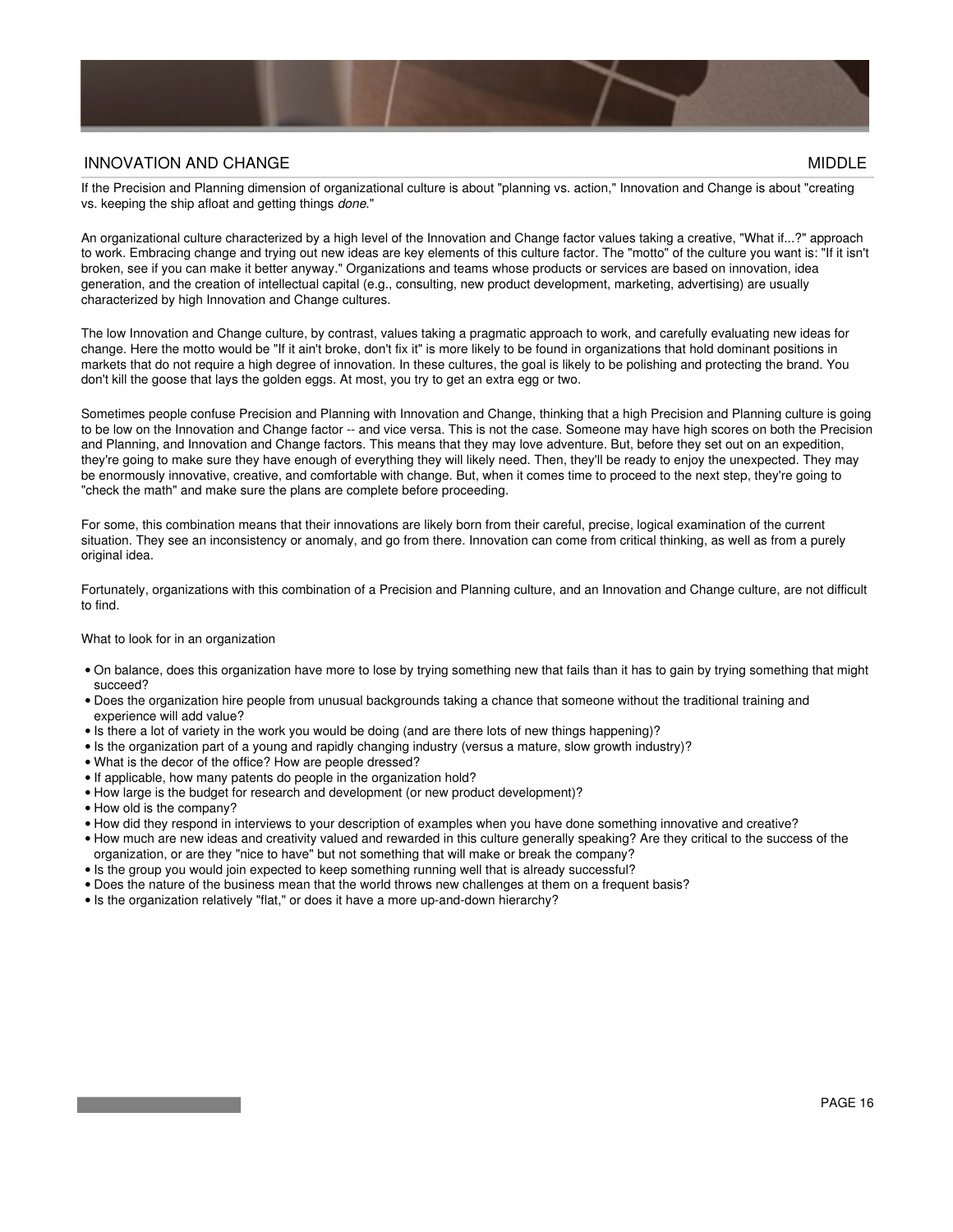

#### PRECISION AND PLANNING MIDDLE AND AND THE SERVICE OF THE SERVICE OF THE SERVICE OF THE SERVICE OF THE SERVICE OF THE SERVICE OF THE SERVICE OF THE SERVICE OF THE SERVICE OF THE SERVICE OF THE SERVICE OF THE SERVICE OF THE

A high Precision and Planning culture is one that values, and whose members are characterized by, taking a logical, careful approach to work. Planning for contingencies, checking and rechecking the calculations and facts, and being organized and careful are all aspects of this cultural dimension.

Typically, organizations that have a lot to lose, or where the consequences of errors are extremely costly (the new passenger jet crashes, the new drug causes birth defects, etc.), are going to have high Precision and Planning organizational cultures.

Being a high Precision and Planning person in a low Precision and Planning organization is likely to present a problem: the person may be experienced as a "drag" on progress. But, the organization isn't likely to see this gap as requiring immediate attention.

A high Precision and Planning organization on the other hand, is likely to see a low Precision and Planning person as a real risk to its success, which in turn can put the individual's personal career success at risk.

Sometimes people confuse Precision and Planning with Innovation and Change, thinking that a high Precision and Planning culture is going to be low on the Innovation and Change factor -- and vice versa. This is not the case. Someone may have high scores on both the Precision and Planning, and Innovation and Change factors. This means that they may love adventure. But, before they set out on an expedition, they're going to make sure they have enough of everything they will likely need. Then, they'll be ready to enjoy the unexpected. They may be enormously innovative, creative, and comfortable with change. But, when it comes time to proceed to the next step, they're going to "check the math" and make sure the plans are complete before proceeding.

For some, this combination means that their innovations are likely born from their careful, precise, logical examination of the current situation. They see an inconsistency or anomaly, and go from there. Innovation can come from critical thinking, as well as from a purely original idea.

Fortunately, organizations with this combination of a Precision and Planning culture, and an Innovation and Change culture, are not difficult to find.

- How severe are the consequences of this organization's products or services not working perfectly? Do people risk serious injury, become seriously ill, or possibly death as a result? Does even a brief outage cost the company millions in revenues? Will thousands of consumer hard drives be erased as a result of a programming error?
- Is there detailed documentation of the procedures used in the manufacturing or service delivery process?
- Does the organization provide training for new hires, or are they expected to "sink or swim?"
- How much work is done under tight (and possibly unpredictable) deadline pressure?
- Do people have relatively specialized roles, or is the culture one of everyone pitching in to do everything?
- Are the duties and reporting relationships for the position clearly spelled out?
- Do decisions often have to be made, and actions taken, with little time to process all the relevant information?
- Does the organization have clear long-term goals?
- Does this organization engage in contingency planning by anticipating different scenarios and being ready for them?
- How neat and orderly is the work environment generally speaking?
- Does a lot of the work consist of "one-offs" so there isn't much opportunity for learning from the past and applying those lessons to the future?
- Do the interviews have a planned feel to them, like there is a clear logic underlying them?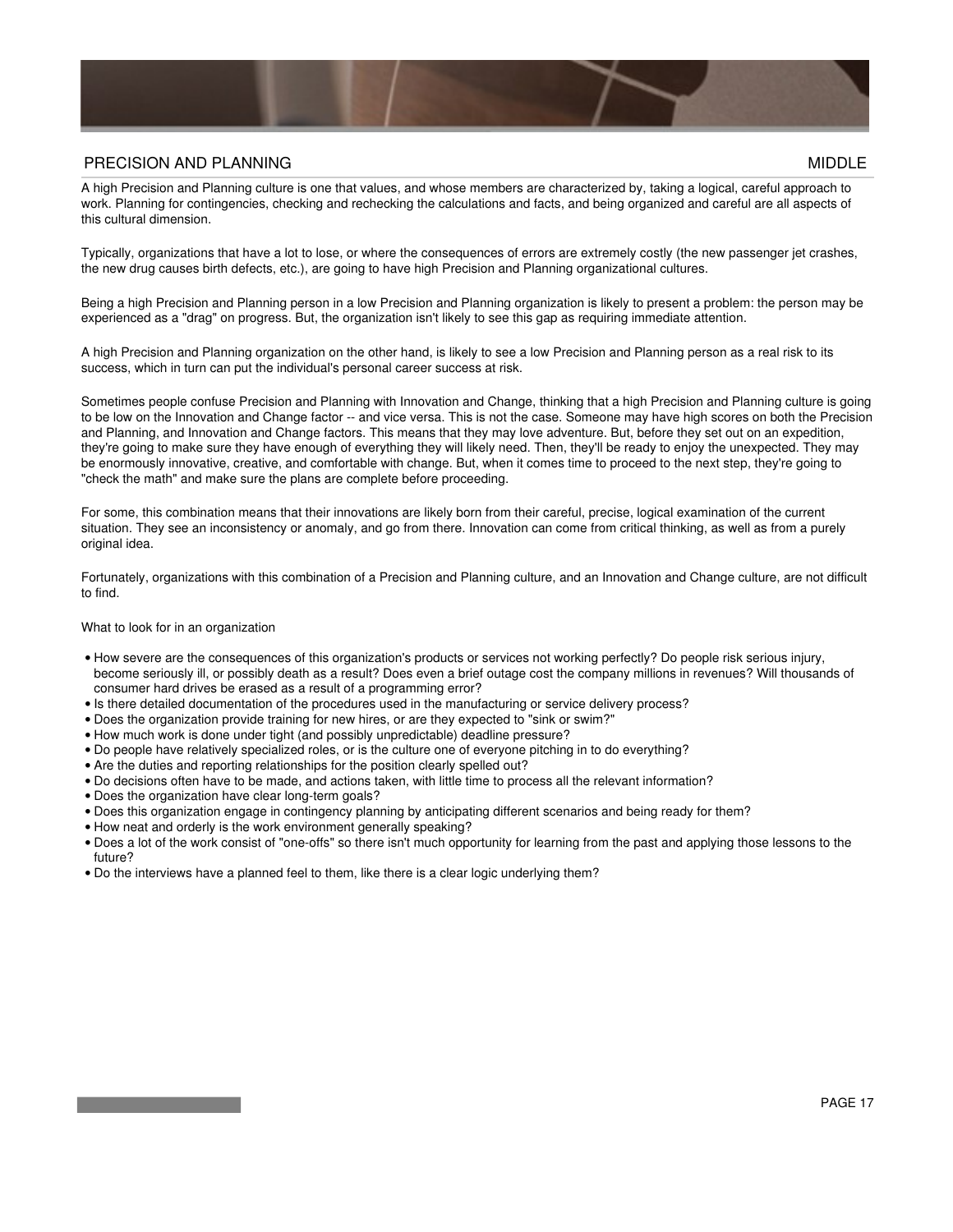## **THINGS TO BE ALERT FOR**

### ...ON THE JOB AND IN A JOB SEARCH

CareerLeader's analysis of several personality dynamics did not point to any specific career risks that you ought to be especially aware of. This is good news. But, we do want to alert you to several pitfalls that present a danger to people in general, and that have derailed many careers:

- Walking into a mismatch with an organization's overall culture. A cultural mismatch can lead not just to unhappiness, but to outright failure.
- Choosing a career based on what you're good at, even if you're not very interested in it. Your interests, not your abilities, are your long-term competitive advantage -- and they're the "energy" that powers your career. If you're not really interested in the work, the people who are will ultimately pass you by. This also holds for choosing a career based on what gives you the rewards you want (frequently, compensation) rather than your interest in the work.
- Failing to develop and maintain a professional network within and outside the organization in which you work. An internal network is helpful for understanding the unspoken norms and politics of the organization. Your external network can be especially valuable if you decide to leave your current employer. It can also help you compare compensation and learn how people doing similar work in other companies deal with the challenges you both face.